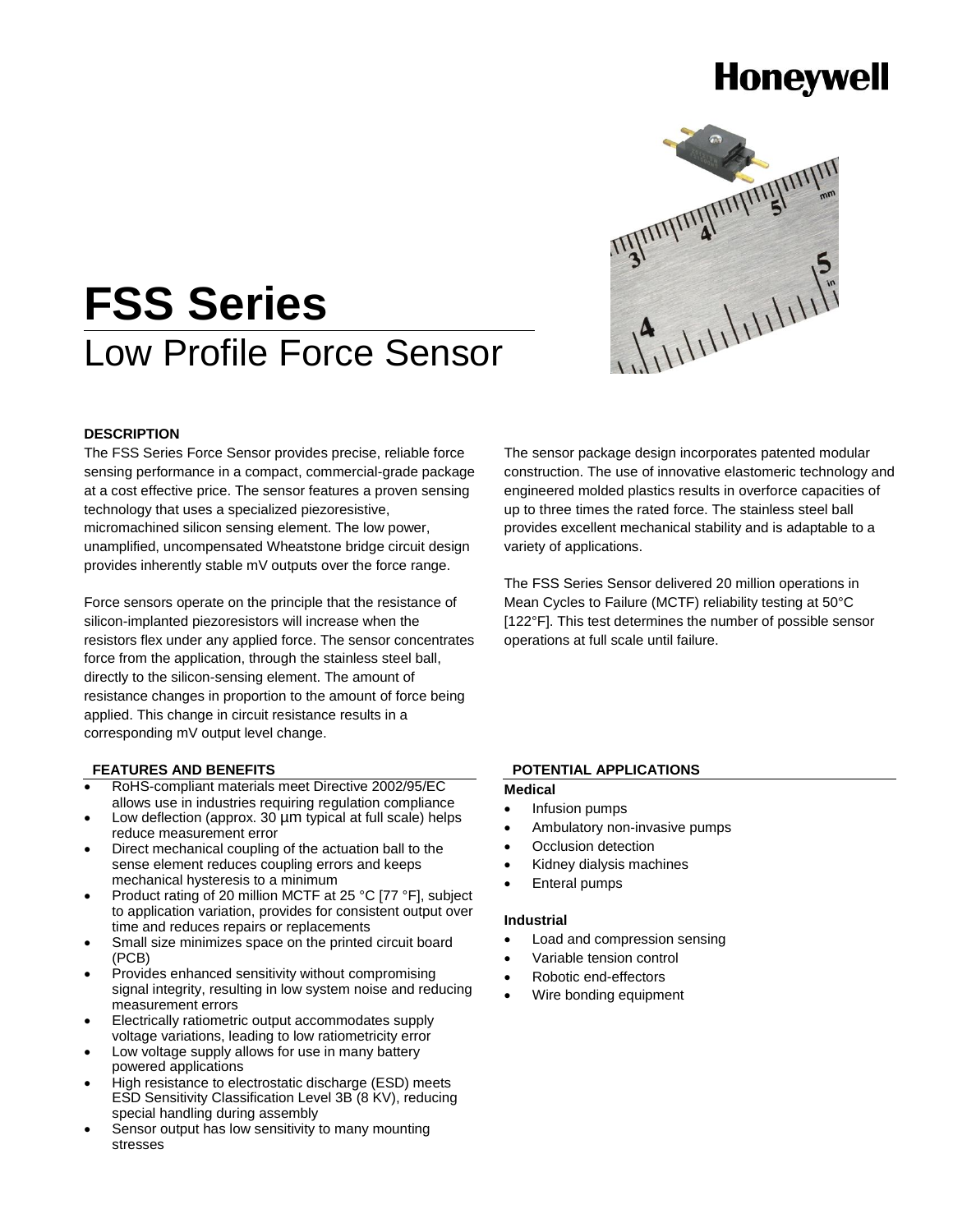# **FSS Series**

| Characteristic                                                  | Unit   | FSS005WNSX               |      |       | FSS010WNSX        |             |                          | FSS015WNSX               |             |                          | FSS020WNSX               |             |       |
|-----------------------------------------------------------------|--------|--------------------------|------|-------|-------------------|-------------|--------------------------|--------------------------|-------------|--------------------------|--------------------------|-------------|-------|
|                                                                 |        | Min.                     | Typ. | Max.  | Min.              | Typ.        | Max.                     | Min.                     | <u>Тур.</u> | Max.                     | Min.                     | Typ.        | Max.  |
| Force sensing range                                             | N      | $0$ to $5$               |      |       | 0 to 10           |             |                          | 0 to 15                  |             |                          | 0 to 20                  |             |       |
| Excitation <sup>2</sup>                                         | Vdc    | 3.3                      | 10   | 12.5  | 3.3               | 10          | 12.5                     | 3.3                      | 10          | 12.5                     | 3.3                      | 10          | 12.5  |
| Null offset <sup>3</sup>                                        | mV     | $-30$                    | 0    | $+30$ | $-30$             | $\mathbf 0$ | $+30$                    | $-30$                    | $\Omega$    | $+30$                    | $-30$                    | $\mathbf 0$ | $+30$ |
| Null shift <sup>4</sup><br>(25 to 0°, 25 to 50° C)              | mV     | $\overline{\phantom{0}}$ | ±0.5 |       | -                 | ±0.5        |                          | $\overline{\phantom{0}}$ | ±0.5        |                          | -                        | ±0.5        |       |
| Span <sup>5</sup>                                               | mV     | 330                      | 360  | 390   | 330               | 360         | 390                      | 330                      | 360         | 390                      | 330                      | 360         | 390   |
| Linearity (BFSL) <sup>6</sup>                                   | % span | —                        | ±0.5 |       | -                 | ±0.5        | $\overline{\phantom{a}}$ | $\blacksquare$           | ±0.5        |                          |                          | ±0.5        |       |
| Sensitivity <sup>7</sup>                                        | mV/V/N | 6.6                      | 7.2  | 7.8   | 3.3               | 3.6         | 3.9                      | 2.2                      | 2.4         | 2.6                      | 1.65                     | 1.8         | 1.95  |
| Sensitivity shift <sup>8</sup><br>(25 °C to 0°, 25 °C to 50 °C) | % span | $\qquad \qquad -$        | ±5.0 |       |                   | ±5.0        | -                        | $\qquad \qquad -$        | ±5.0        |                          | -                        | ±5.0        |       |
| Repeatability <sup>9</sup>                                      | % span | $\overline{\phantom{0}}$ | ±0.2 |       | $\qquad \qquad -$ | ±0.2        | $\overline{\phantom{0}}$ | $\overline{\phantom{0}}$ | ±0.2        | $\overline{\phantom{0}}$ | $\overline{\phantom{0}}$ | ±0.2        |       |
| Response time<br>(10 %FS to 90 %FS)                             | ms     |                          | 0.1  | 0.5   |                   | 0.1         | 0.5                      | $\overline{\phantom{0}}$ | 0.1         | 0.5                      | $\overline{\phantom{0}}$ | 0.1         | 0.5   |
| Input resistance                                                | kΩ     | 4.0                      | 5.0  | 6.0   | 4.0               | 5.0         | 6.0                      | 4.0                      | 5.0         | 6.0                      | 4.0                      | 5.0         | 6.0   |
| Output resistance                                               | kΩ     | 4.0                      | 5.0  | 6.0   | 4.0               | 5.0         | 6.0                      | 4.0                      | 5.0         | 6.0                      | 4.0                      | 5.0         | 6.0   |
| Plunger deflection                                              | μm     | $\overline{\phantom{0}}$ | 26   |       |                   | 28          |                          | $\overline{\phantom{0}}$ | 33          |                          | -                        | 39          |       |
| Overforce <sup>10</sup>                                         | N      |                          |      | 15    |                   | —           | 30                       |                          |             | 45                       |                          | —           | 60    |

**Table 1. Performance Characteristics (At 10 ±0.01 Vdc, 25 °C [77 °F].) 1**

1. All force-related specifications are established using dead weight or compliant force.

The range of voltage excitation which can be supplied to the product to produce an output which is proportional to force but due to ratiometricity errors may not remain within the specified performance limits. Non-compensated force sensors, excited by constant current (1.5 mA) instead of voltage, exhibit partial temperature compensation of span.

- The output signal obtained when the zero force is applied to the sensor. Also known as "null" or "zero".
- The change in the null resulting from a change in temperature. It is not a predictable error as it can shift up and down from unit to unit. Change in temperature causes the entire output curve to shift up or down along the voltage axis.
- 5. The algebraic difference between output signals measured at the upper and lower limits of the operating force range. Also known as "full scale output" or simply "span".
- The maximum deviation of product output from a straight line fitted to output measured over the operating force range. The straight line through a set of points which minimizes the sum of the square of the deviations of each of the points from the straight line.
- 7. The ratio of output signal change to the corresponding input force change. Sensitivity is determined by computing the ratio of span to the specified operating force range multiplied by the supply voltage being used.

8. The maximum deviation in sensitivity due to changes in temperature over the operating temperature range, relative to sensitivity measured at 25 °C.

- The maximum difference between output readings when the same force is applied consecutively, under the same operating conditions, with force approaching from the same direction within the operating force range.
- 10. The maximum force which may safely be applied to the product for it to remain in specification once force is returned to the operating force range. Exposure to higher forces may cause permanent damage to the product. Unless otherwise specified, this applies to all temperatures within the operating temperature range.

#### **CAUTION EXCEEDING PRODUCT OVERFORCE RATING**

 Ensure the overforce ratings given in Table 1 are not exceeded during any phase of sensor assembly to the board, as well as during the use of the sensor in the application. **Failure to comply with** 

**these instructions may result in product damage**.

#### **Table 2. Environmental Specifications**

| <b>Characteristic</b>                      | <b>Parameter</b>                              |
|--------------------------------------------|-----------------------------------------------|
| Operating temperature <sup>1</sup>         | -40 °C to 85 °C [-40 °F to 185 °F]            |
| Shock                                      | qualification tested to 150 g                 |
| Vibration                                  | qualification tested to 0 to 2 kHz, 20 g sine |
| MCTF (Mean Cycles To Failure) <sup>2</sup> | 20 million at 25 °C [77 °F]                   |
| Output ratiometric                         | within supply range                           |

### Notes:<br>1 The

1. The temperature range over which the product may safely be exposed without excitation or force applied. Under these conditions the<br>product will remain in specification after excursion to any temperatures in this range. permanent damage to the product.

2. MCTF is a basic measure of reliability for a non-repairable device. It is the mean number of cycles to maximum operating force over which<br>a sensor can be expected to operate until failure. The mean value is determined s

**Notes:**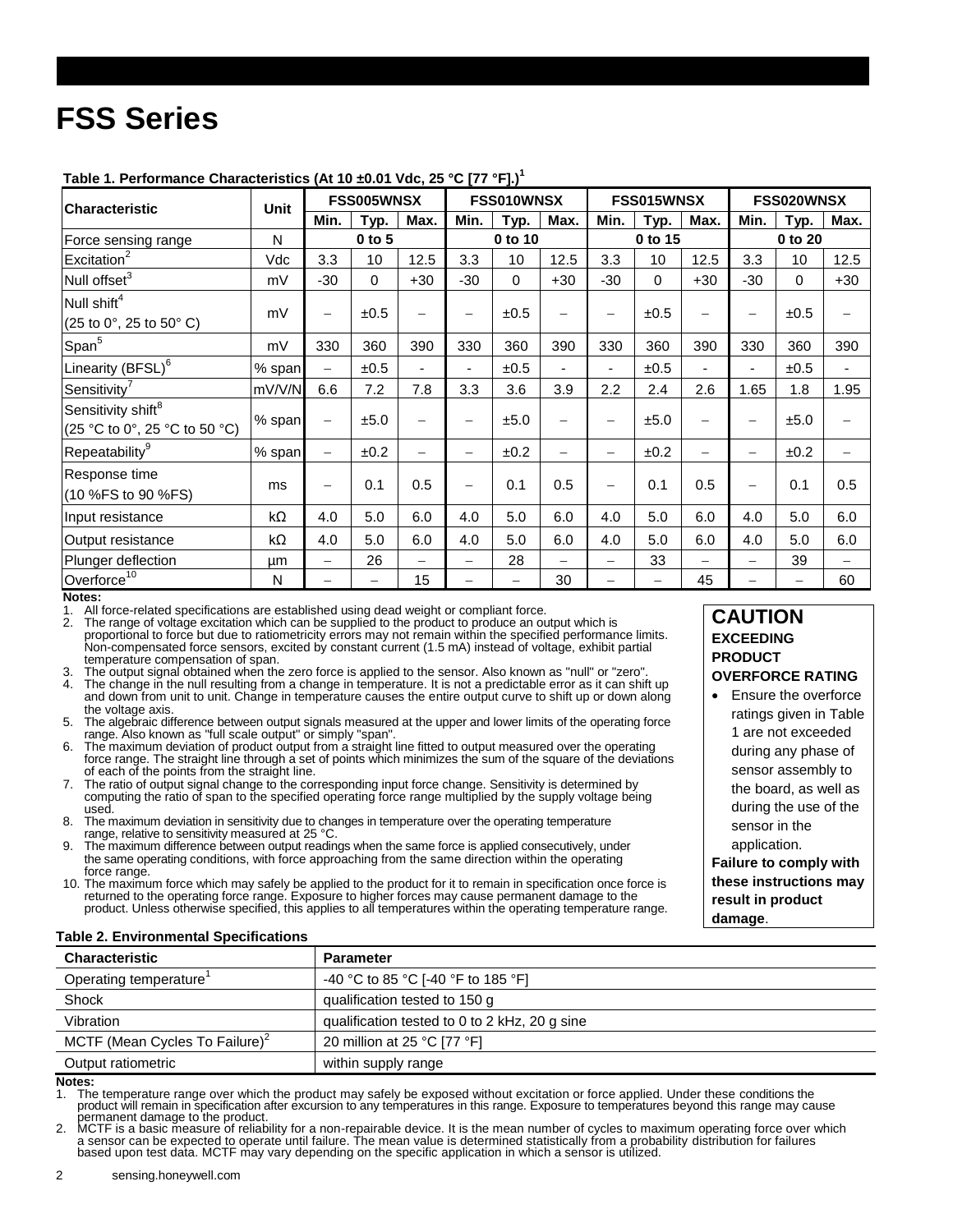## Low Profile Force Sensor

#### **Table 3. Absolute Maximum Ratings<sup>1</sup>**

| <b>Characteristic</b>            | <b>Parameter</b>                              |
|----------------------------------|-----------------------------------------------|
| Storage temperature <sup>2</sup> | -40 °C to 100 °C [-40 °F to 212 °F]           |
| Solderability <sup>3</sup>       | 10 s at 260 °C [500 °F]                       |
| ESD                              | Meets ESD Sensitivity Classification Level 3B |

**Notes:**

1. Absolute maximum ratings are the extreme limits that the product can withstand without damage to the product.<br>2. The temperature range over which the product may safely be exposed without excitation or force applied. Un

The temperature range over which the product may safely be exposed without excitation or force applied. Under these conditions, the product will remain in the specification after excursions to any temperature in this range. Exposure to temperatures beyond this range may cause permanent damage to the product.

3. The maximum temperature and time to which the product may be exposed for processing of solder electrical connections.

#### **Figure 1. Excitation Schematic (Excitation 5 Vdc Typ., 6 Vdc max.)**

 $V_s = \frac{1}{2}$ 3 2) ← TV<sub>0</sub> → (4 + 1. Circled numbers refer to sensor terminals (pins).<br>
Pin 1 = Supply Vs (+), Pin 2 = Output Vo (+), Pin 3 = 0<br>
2. The force sensor may be powered by voltage or current is not<br>
to exceed 6 V. Maximum supply current is not<br>

- 
- Pin  $1 =$  Supply Vs  $(+)$ , Pin  $2 =$  Output Vo  $(+)$ , Pin  $3 =$  Ground Vg  $(-)$ , Pin  $4 =$  Output Vo  $(-)$
- 2. The force sensor may be powered by voltage or current. Maximum supply voltage is not to exceed 6 V. Maximum supply current is not to exceed 1.2 mA. Power is applied across Pin 1 and Pin 3.
- 3. The sensor output should be measured as a differential voltage across Pin 2 and Pin 4 (Vo = Vo(+)-Vo(-)). The output is ratiometric to the supply voltage. Shifts in supply voltage will cause shifts in output. Neither Pin 2 nor Pin 4 should be tied to ground or voltage supply.

#### **Figure 2. Sensor Mounting Dimensions (For reference only: mm/[in].)**



#### **Figure 3. Packaging Dimensions (For reference only.)**